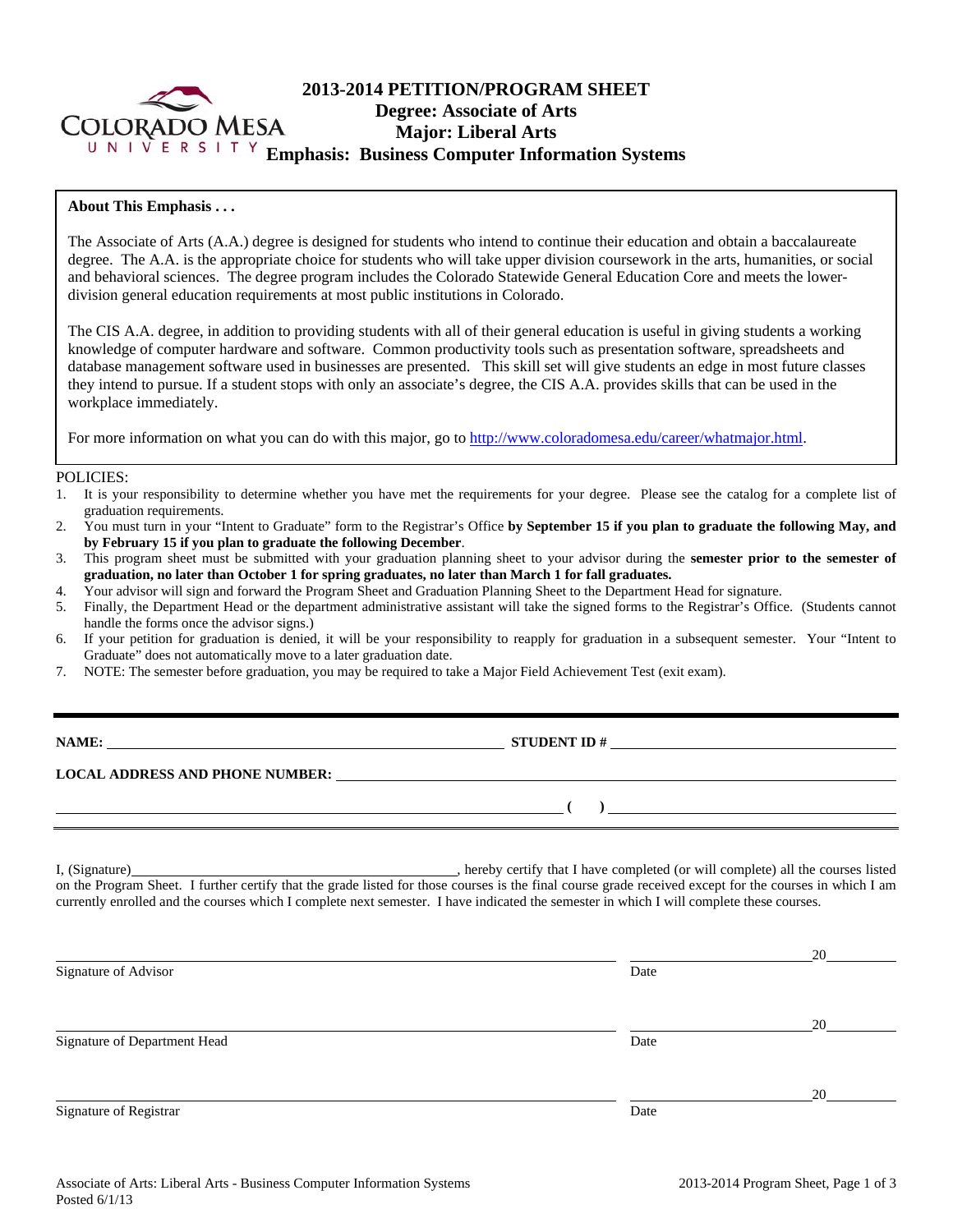Degree Requirements:

- 60 semester hours total ( A minimum of 16 taken at CMU in no fewer than two semesters)
- 2.00 cumulative GPA or higher in all CMU coursework toward the major content area
- A grade of "C" or higher must be earned in all general education courses in order to be accepted for the transfer under the Core Transfer Agreements.
- Pre-collegiate courses (usually numbered below 100) cannot be used for graduation.
- A student must follow the CMU graduation requirements either from 1) the program sheet for the major in effect at the time the student officially declares a major; or 2) a program sheet for the major approved for a year subsequent to the year during which the student officially declares the major and is approved for the student by the department head. Because a program may have requirements specific to the degree, the student should check with the faculty advisor for additional criteria. It is the student's responsibility to be aware of, and follow, all requirements for the degree being pursued. Any exceptions or substitutions must be approved by the student's faculty advisor and Department Head.
- When filling out the program sheet a course can be used only once.
- See the "Undergraduate Graduation Requirements" in the catalog for additional graduation information.

**GENERAL EDUCATION REQUIREMENTS** (31 semester hours) See the current catalog for a list of courses that fulfill the requirements below. If a course is on the general education list of options and a requirement for your major, you must use it to fulfill the major requirement and make a different selection within the general education requirement.

| Course No Title                                                                                                                                                                                                                                                                             |        | Sem.hrs Grade Term |
|---------------------------------------------------------------------------------------------------------------------------------------------------------------------------------------------------------------------------------------------------------------------------------------------|--------|--------------------|
| <b>English</b> (6 semester hours, must receive a grade of "C" or better and<br>must be completed by the time the student has 60 semester hours.)<br><b>ENGL 111 English Composition</b><br><b>ENGL 112 English Composition</b>                                                              | 3<br>3 |                    |
| <b>Math:</b> MATH 113 or higher (3 semester hours, must receive a grade<br>of "C" or better, must be completed by the time the student has 60<br>semester hours.)<br>MATH 113 College Algebra<br>*3 credits apply to the General Ed requirements and 1 credit applies to<br>elective credit | 4*     |                    |
| <b>Humanities</b> (3 semester hours)                                                                                                                                                                                                                                                        |        |                    |
|                                                                                                                                                                                                                                                                                             |        |                    |

\_\_\_\_\_\_ \_\_\_\_ \_\_\_\_\_\_\_\_\_\_\_\_\_\_\_\_\_\_\_\_\_\_\_\_ \_\_\_\_ \_\_\_\_\_ \_\_\_\_\_\_\_\_ \_\_\_\_\_\_ \_\_\_\_ \_\_\_\_\_\_\_\_\_\_\_\_\_\_\_\_\_\_\_\_\_\_\_\_ \_\_\_\_ \_\_\_\_\_ \_\_\_\_\_\_\_\_

**Social and Behavioral Sciences** (6 semester hours)

Course No Title Sem.hrs Grade Term

**Natural Sciences** (7 semester hours, one course must include a lab)

\_\_\_\_\_\_ \_\_\_\_ \_\_\_\_\_\_\_\_\_\_\_\_\_\_\_\_\_\_\_\_\_\_\_\_ \_\_\_\_ \_\_\_\_\_ \_\_\_\_\_\_\_\_

\_\_\_\_\_\_ \_\_\_\_ \_\_\_\_\_\_\_\_\_\_\_\_\_\_\_\_\_\_\_\_\_\_\_\_ \_\_\_\_ \_\_\_\_\_ \_\_\_\_\_\_\_\_  $\_\_$   $\_\_$ 

**History:** (3 semester hours)

HIST \_\_\_\_ \_\_\_\_\_\_\_\_\_\_\_\_\_\_\_\_\_\_\_\_\_\_\_\_ \_\_\_\_ \_\_\_\_\_ \_\_\_\_\_\_\_\_

**Fine Arts** (3 semester hours)

#### **OTHER LOWER DIVISION REQUIRMENTS** (5 semester hours)

\_\_\_\_\_\_ \_\_\_\_ \_\_\_\_\_\_\_\_\_\_\_\_\_\_\_\_\_\_\_\_\_\_\_\_ \_\_\_\_ \_\_\_\_\_ \_\_\_\_\_\_\_\_

**Kinesiology** (2 semester hours) KINE 100 Health and Wellness 1 KINA 1\_\_\_\_ \_\_\_\_\_\_\_\_\_\_\_\_\_\_\_\_\_\_\_\_\_\_\_\_ 1 \_\_\_\_\_ \_\_\_\_\_\_\_\_

**Applied Studies** (3 semester hours)

#### **BUSINESS COMPUTER INFORMATION SYSTEMS EMPHASIS REQUIREMENTS** (18 semester hours)

\_\_\_\_\_\_ \_\_\_\_ \_\_\_\_\_\_\_\_\_\_\_\_\_\_\_\_\_\_\_\_\_\_\_\_ \_\_\_\_ \_\_\_\_\_ \_\_\_\_\_\_\_\_

### **Business Courses**

| ACCT 201        | Principles of Financial                                     |   |  |
|-----------------|-------------------------------------------------------------|---|--|
|                 | Accounting                                                  | 3 |  |
| <b>BUGB 211</b> | <b>Business Communications</b>                              | 3 |  |
| <b>CISB 205</b> | <b>Advanced Business Software</b>                           | 3 |  |
| <b>CISB 210</b> | <b>Fundamentals of Info Systems</b>                         | 3 |  |
| <b>CISB 260</b> | <b>Information Systems</b>                                  |   |  |
|                 | Architecture                                                | 3 |  |
| <b>OR</b>       |                                                             |   |  |
| <b>TECI 260</b> | IT Hardware & System SW                                     | 3 |  |
|                 |                                                             |   |  |
| <b>CISB 206</b> | <b>Business Database Application</b>                        |   |  |
|                 | Programming                                                 | 3 |  |
| ОR              |                                                             |   |  |
| *CSCI 110       | <b>Beginning Programming</b>                                | 3 |  |
|                 |                                                             |   |  |
| OR              |                                                             |   |  |
|                 | *CSCI 111 CS1: Foundations of Comp Sci                      | 3 |  |
|                 |                                                             |   |  |
| OR              |                                                             |   |  |
|                 | Object Oriented Programming Course approved by CIS advisor, |   |  |
|                 | specifically:                                               | 3 |  |
|                 |                                                             |   |  |
|                 |                                                             |   |  |
|                 |                                                             |   |  |

\* Courses require additional pre-requisites beyond those required for the degree.

\_\_\_\_\_\_ \_\_\_\_ \_\_\_\_\_\_\_\_\_\_\_\_\_\_\_\_\_\_\_\_\_\_\_\_ \_\_\_\_ \_\_\_\_\_ \_\_\_\_\_\_\_\_ \_\_\_\_\_\_ \_\_\_\_ \_\_\_\_\_\_\_\_\_\_\_\_\_\_\_\_\_\_\_\_\_\_\_\_ \_\_\_\_ \_\_\_\_\_ \_\_\_\_\_\_\_\_ \_\_\_\_\_\_ \_\_\_\_ \_\_\_\_\_\_\_\_\_\_\_\_\_\_\_\_\_\_\_\_\_\_\_\_ \_\_\_\_ \_\_\_\_\_ \_\_\_\_\_\_\_\_

**Electives** (6 semester hours)

\*MATH 113 College Algebra 1